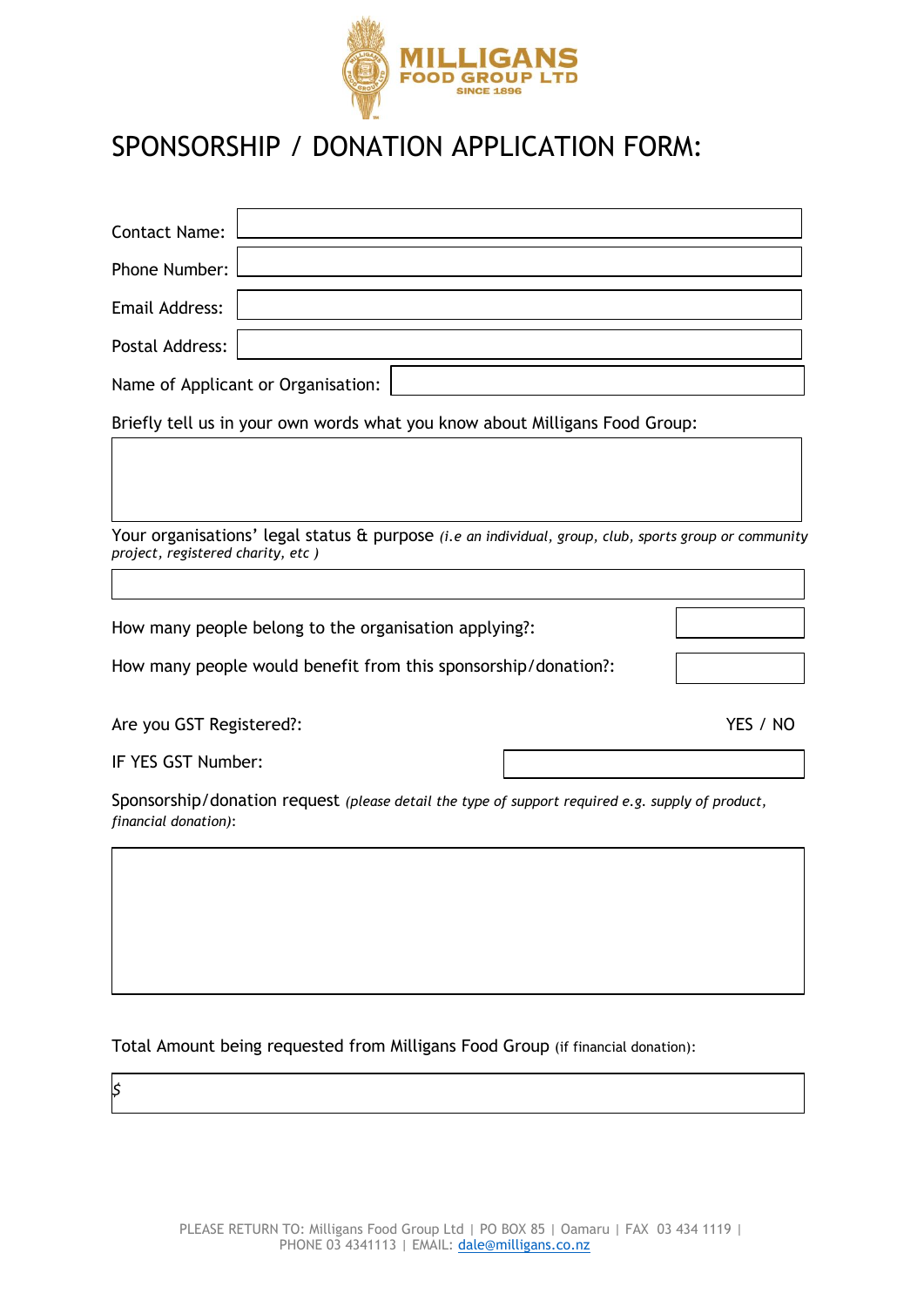

Time frame *(please detail the date of the event, or the duration of activity you are requesting the sponsorship for, use a separate sheet if necessary)*:

Budget *(please supply a cost breakdown of your budget for this specific event, project or timeframe, use a separate sheet if necessary)*:

Benefits *(please specify the benefits Milligans Food Group Ltd will receive in being associated with this sponsorship request).* The more information you provide the easier it will be for us to process and evaluate:

Has the applicant/organisation applied for sponsorship or donations for the same purposes from any other source? YES / NO

If yes please provide a list of sponsors who have committed to date:

Why did you choose to approach Milligans Food Group Ltd with this sponsorship/donation request?:

Are you or your members, group, team, association etc customers of Milligans Food Group or one of Milligans affiliated companies?: